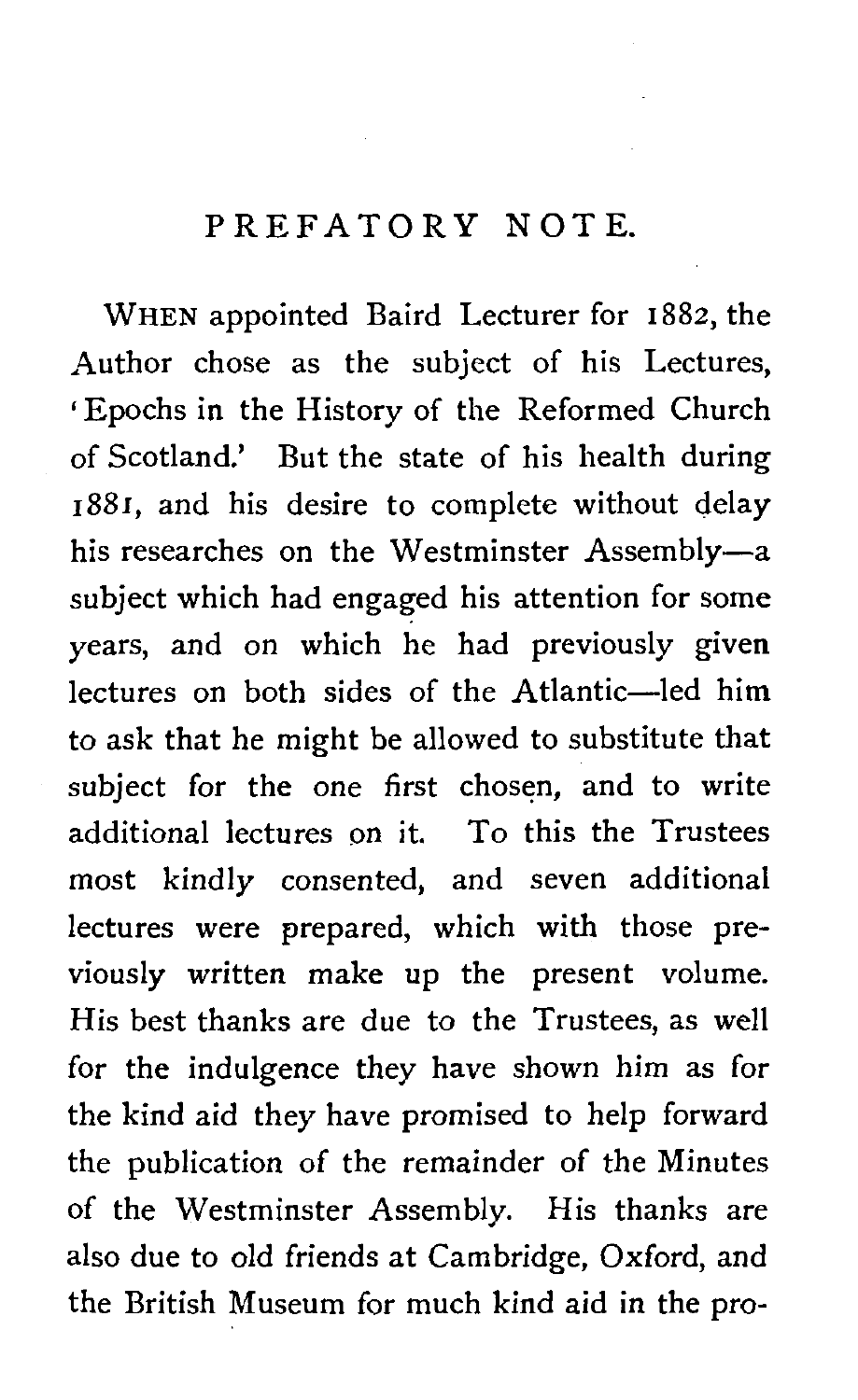# vi *Prefatory Note.*

secution of his researches, as well as to a young friend in St. Andrews for revising the proof-sheets of this volume.

In the first three lectures the author has given a succinct account of English Puritanism from its origin to the meeting of the WestminsterAssembly, and in the tenth lecture he has given a similar account of the history of doctrine in the British Churches during the same period. But throughout he has endeavoured to give prominence to aspects of the history which have hitherto been generally overlooked, and to treat more briefly of those which have been previously dwelt on. It goes without saying that while thankfully owning the good that has been done by the great men of other schools, he has strong sympathies with the worthies of the Puritan or Low Church School, which in the 16th and 17th centuries did so much for the revival of earnest religious life and the maintenance of evangelical doctrine, and which, notwithstanding later reverses, has continued to exercise a benign influence and to permeate with 'its own seriousness and purity' English society, literature, and politics.<sup>1</sup>

**<sup>l</sup>**' **The history of English progress since the Restoration, on its**  moral and spiritual sides, has been the history of Puritanism.'-*Green.*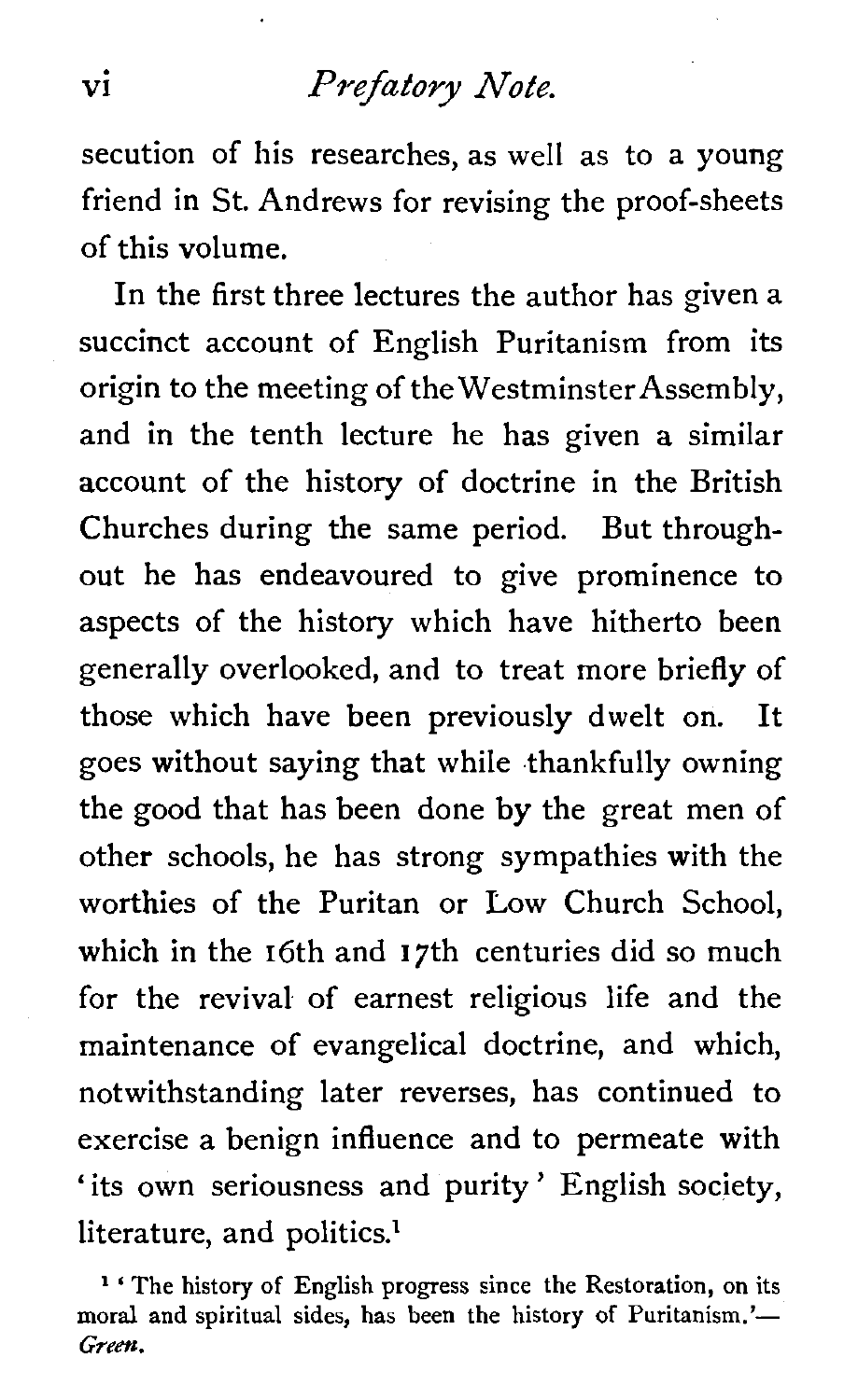An ORDINANCE OF THE LORDS AND COMMONS assembled in Parliament, for the calling of an Assembly of learned and godly Divines, and others, to be consulted with by the Parliament, for the settling of the Government and Liturgy of the Church of England, and for vindicating and clearing of the doctrine of *the* said Church from false aspersions and interpretations (Passed June 12, 1643).

WHEREAS, amongst the infinite blessings of Almighty God upon this nation, none is or can be more dear unto us than the purity of our religion ; and for that, as yet, many things remain in the Liturgy, Discipline, and Government of the Church, which do necessarily require a further and more perfect reformation than as yet hath been attained ; and whereas it hath been declared and resolved by the Lords and Commons assembled in Parliament, that the present Churchgovernment by archbishops, bishops, their chancellors, commissaries, deans, deans and chapters, archdeacons, and other ecclesiastical officers depending upon the hierarchy, is evil, and justly offensive and burdensome to the kingdom, a great impediment to reformation and growth of religion, and very prejudicial to the state and government of this kingdom; and that therefore they are resolved that the same shall be taken away, and that such a government shall be settled in the Church as may be most agreeable to God's holy word, and most apt to procure and preserve the peace of the Church at home, and nearer agreement with the Church of Scotland, and other Reformed Churches abroad ; and, for the better effecting hereof, and for the vindicating and clearing of the doctrine of the Church of England from all false calumnies and aspersions, it is thought fit and necessary to call an Assembly of learned, godly, and judicious Divines, who, together with some members of both the Houses of Parliament, are to consult and advise of such matters and things, touching the premises, as shall be proposed unto them by both or either of the Houses of Parliament, and to give their advice and counsel therein to both or either of the said Houses, when, and as often as they shall be there-

*b*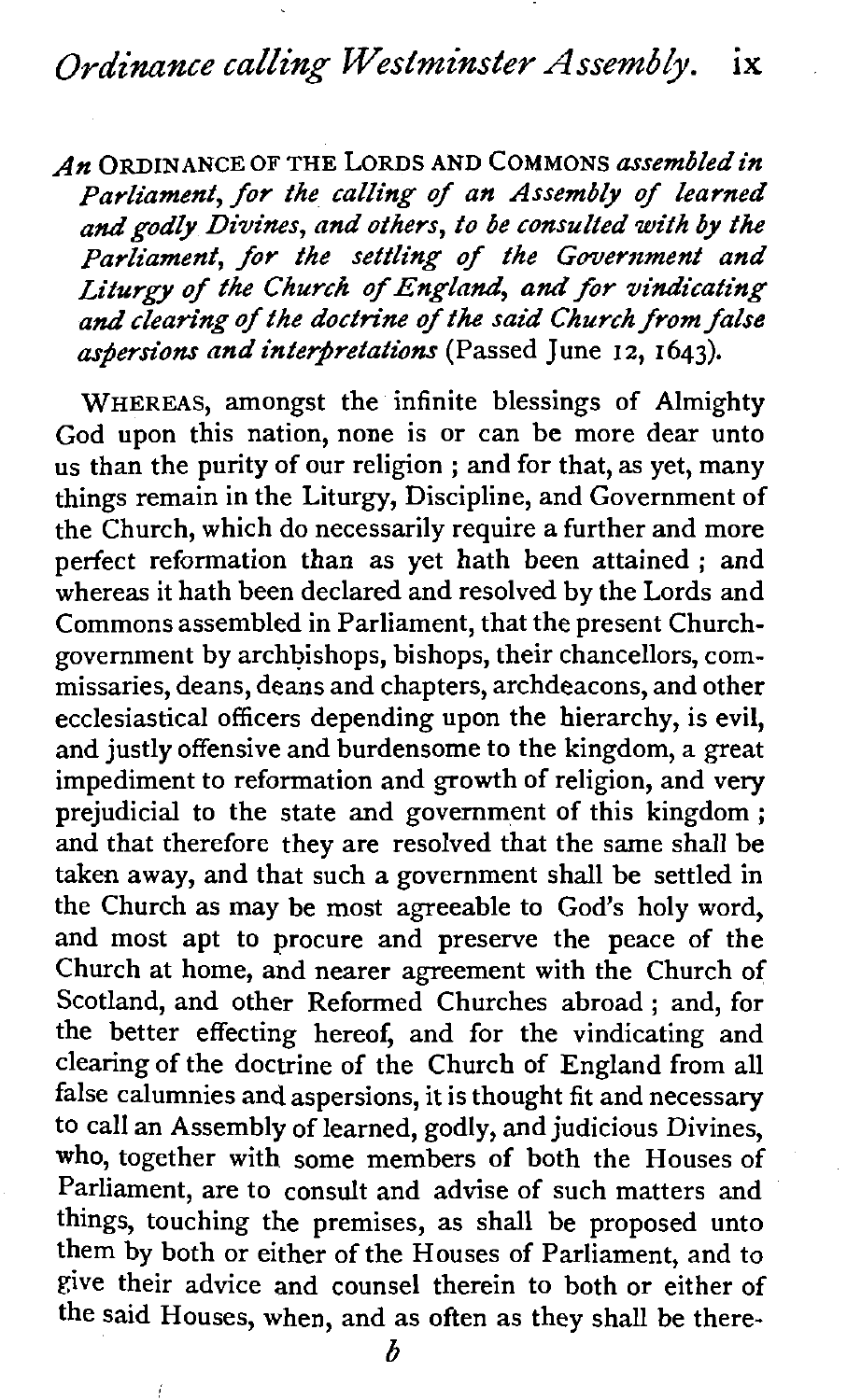unto required : Be it therefore ordained, by the Lords and Commons in this present Parliament assembled, That all and every the persons hereafter in this present Ordinance named, that is to say, -[Here are inserted the names of the members, *which* aregiven *on* p. xii. et **seg-1** 

And such other person and persons as shall be nominated and appointed by both Houses of Parliament, or so many of them as shall not be letted by sickness, or other necessary impediment, shall meet and assemble, and are hereby required and enjoined, upon summons signed by the clerks of both Houses of Parliament, left at their several respective dwellings, to meet and assemble themselves at Westminster, in the Chapel called King Henry the VII.'S Chapel, on the first day of July, in the year of our Lord One thousand six hundred and forty-three ; and after the first meeting, being at least of the number of forty, shall from time to time sit, and be removed from place to place ; and also that the said Assembly shall be dissolved in such manner as by both Houses of Parliament shall be directed : and the said persons, or so many of them as shall be so assembled or sit, shall have power and authority, and are hereby likewise enjoined, from time to time during this present Parliament, or until further order be taken by both the said Houses, to confer and treat among themselves of such matters and things, touching and concerning the Liturgy, Discipline, and Government of the Church of England, or the vindicating and clearing of the doctrine of the same from all false aspersions and misconstructions, as shall be proposed unto them by both or either of the said Houses of Parliament, and no other ; and to deliver their opinions and advices of, or touching the matters aforesaid, as shall be most agreeable to the word of God, to both or either of the said Houses, from time to time, in such manner and sort as by both or either of the said Houses of Parliament shall be required ; and the same not to divulge, by printing, writing, or otherwise, without the consent of both or either House of Parliament. And be it further ordained by the authority aforesaid, That William Twisse, Doctor in Divinity, shall sit in **the** chair, as Prolocutor of the said Assembly ; and if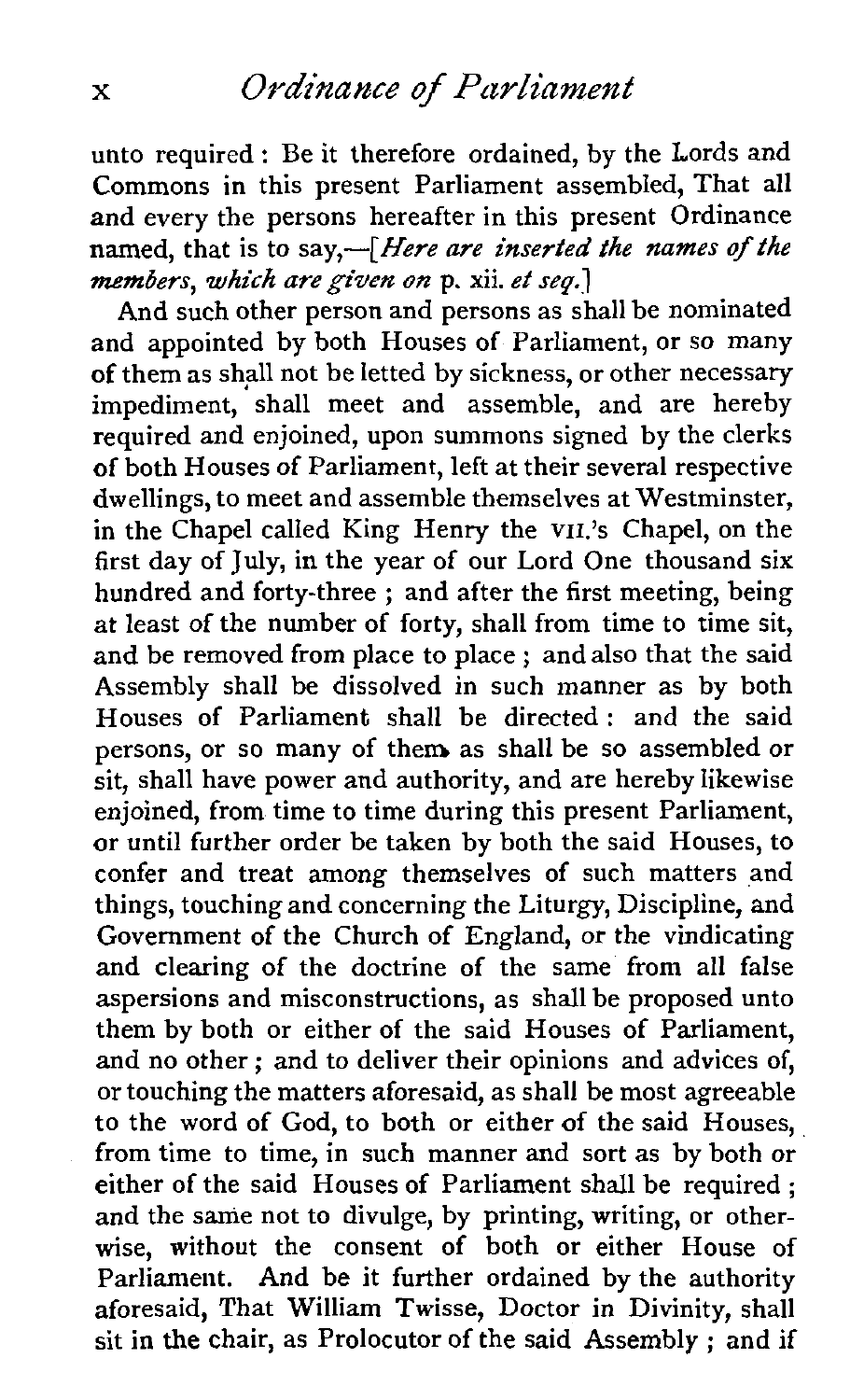he happen to die, or be letted by sickness, or other necessary impediment, then such other person to be appointed in his place as shall be agreed on by both the said Houses of Parliament : And in case any difference of opinion shall happen amongst the said persons so assembled, touching any the matters that shall be proposed to them as aforesaid, that then they shall represent the same, together with the reasons thereof, to both or either the said Houses respectively, to the end such further direction may be given therein as shall be requisite in that behalf. And be it further ordained by the authority aforesaid, That, for the charges and expenses of the said Divines, and every of them, in attending the said service, there shall be allowed unto every of them that shall so attend, during the time of their said attendance, and for ten days before and ten days after, the sum of four shillings for every day, at the charges of the Commonwealth, at such time, and in such manner as by both Houses'of Parliament shall be appointed. And be it further ordained, That all and every the said Divines, so, as aforesaid, required and enjoined to meet and assemble, shall be freed and acquitted of and from every offence, forfeiture, penalty, loss, or damage, which shall or may arise or grow by reason of any nonresidence or absence of them, or any of them, from his or their, or any of their church, churches, or cures, for or in respect of their said attendance upon the said service ; any law or statute of non-residence, or other law or statute enjoining their attendance upon their respective ministries or charges, to the contrary thereof notwithstanding. And if any of the persons before named shall happen to die before the said Assembly shall be dissolved by order of both Houses of Parliament, then' such other person or persons shall be nominated and placed in the room and stead of such person and persons so dying, as by both the said Houses shall be thought **fit** and agreed upon ; and every such person or persons, so to be named, shall have the like power and authority, freedom and acquittal, to all intents and purposes, and also all such wages and allowances for the said service, during the time of his or their attendance, as to any other of the said persons in this Ordinance is by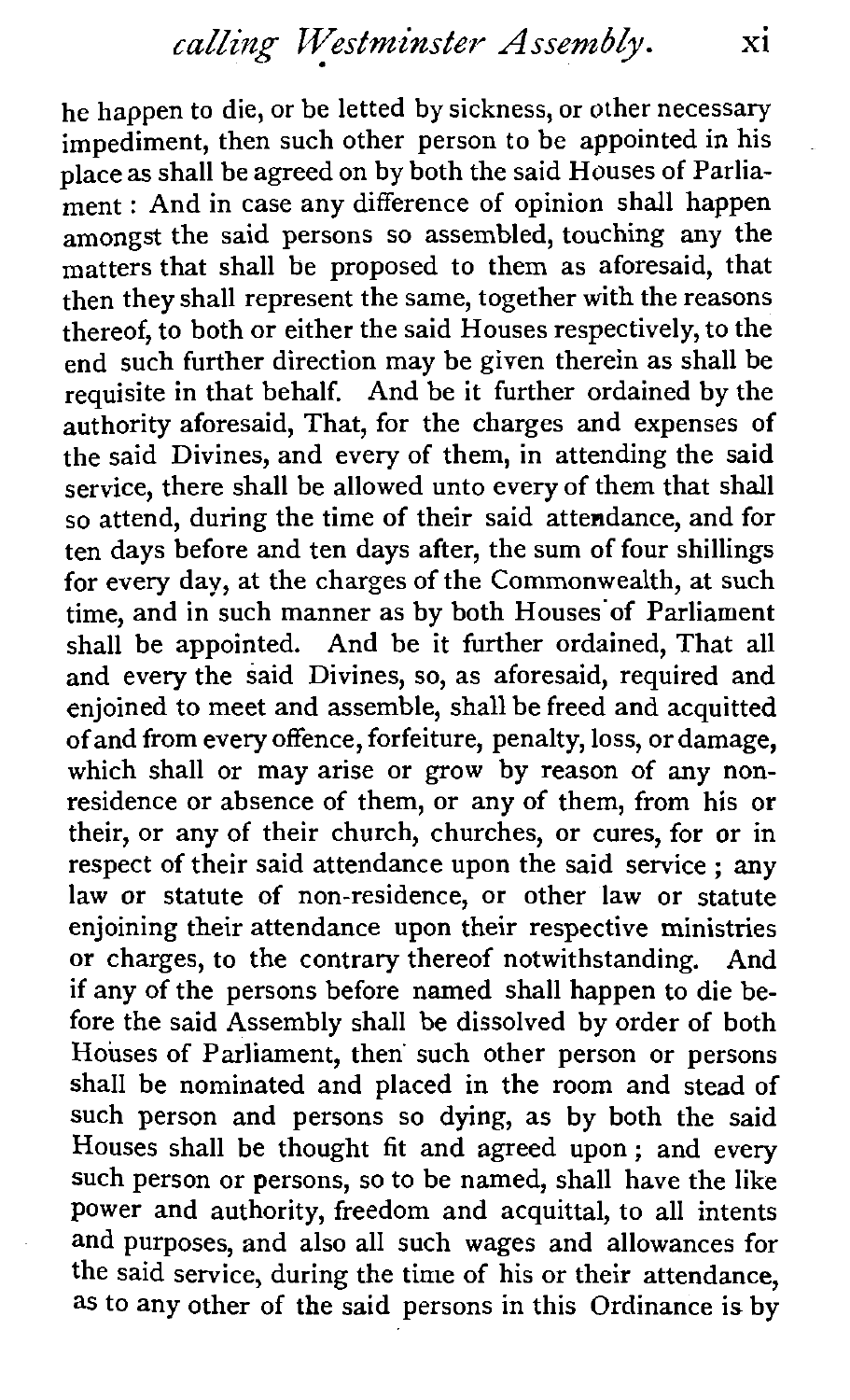# **xii** List **of** *Members* **of**

this Ordinance limited and appointed. Provided always, That this Ordinance, or any thing therein contained, shall not give unto the persons aforesaid, or any of them, nor shall they in this Assembly assume to exercise any jurisdiction, power, or authority ecclesiastical whatsoever, or any other power than is herein particularly expressed.

### LIST OF MEMBERS OF THE WESTMINSTER ASSEMBLY.'

**In** *the oriler in which* **their** *names appear in the Ordinance calling the Assembly, or were subsequently added by the two Houses.* 

### **PEERS.**

| *Algernon, Earl of North-    | *Philip, Lord Wharton.       |
|------------------------------|------------------------------|
| umberland.                   | *Edward, Lord Howard of      |
| William, Earl of Bedford.    | Escrick.                     |
| *Philip, Earl of Pembroke    | Basil, Earl of Denbigh;      |
| and Montgomery.              | Oliver, Earl of Bolingbroke; |
| *William, Earl of Salisbury. | William, Lord Grey           |
| Henry, Earl of Holland.      | Warke:                       |
| *Edward, Earl of Manches-    | vice Bedford, Holland, and   |
| ter.                         | Conway.                      |
| *William, Lord Viscount Say  | *Robert, Earl of Essex, Lord |
| and Seale.                   | General.                     |
| Edward.<br>Viscount<br>Lord  | *Robert, Earl of Warwick,    |
| Conway.                      | Lord High Admiral.           |

<sup>1</sup> An asterisk has been placed before the name of every one who has been found at any time to have attended the meetings, and of every one who is reported to have signed the protestation required to be taken by every member admitted to sit in the Assembly. The names of members added subsequently to the meeting of the Assembly are printed in *italics,* as are also the particulars about the original members which are not taken from the Ordinance. For convenience of reference 1 prefix a number to the name of each divine, and 1 append the same number to the name of each divine in the general Index to this volume, after the Roman numerals indicating the page of this list on which it is found.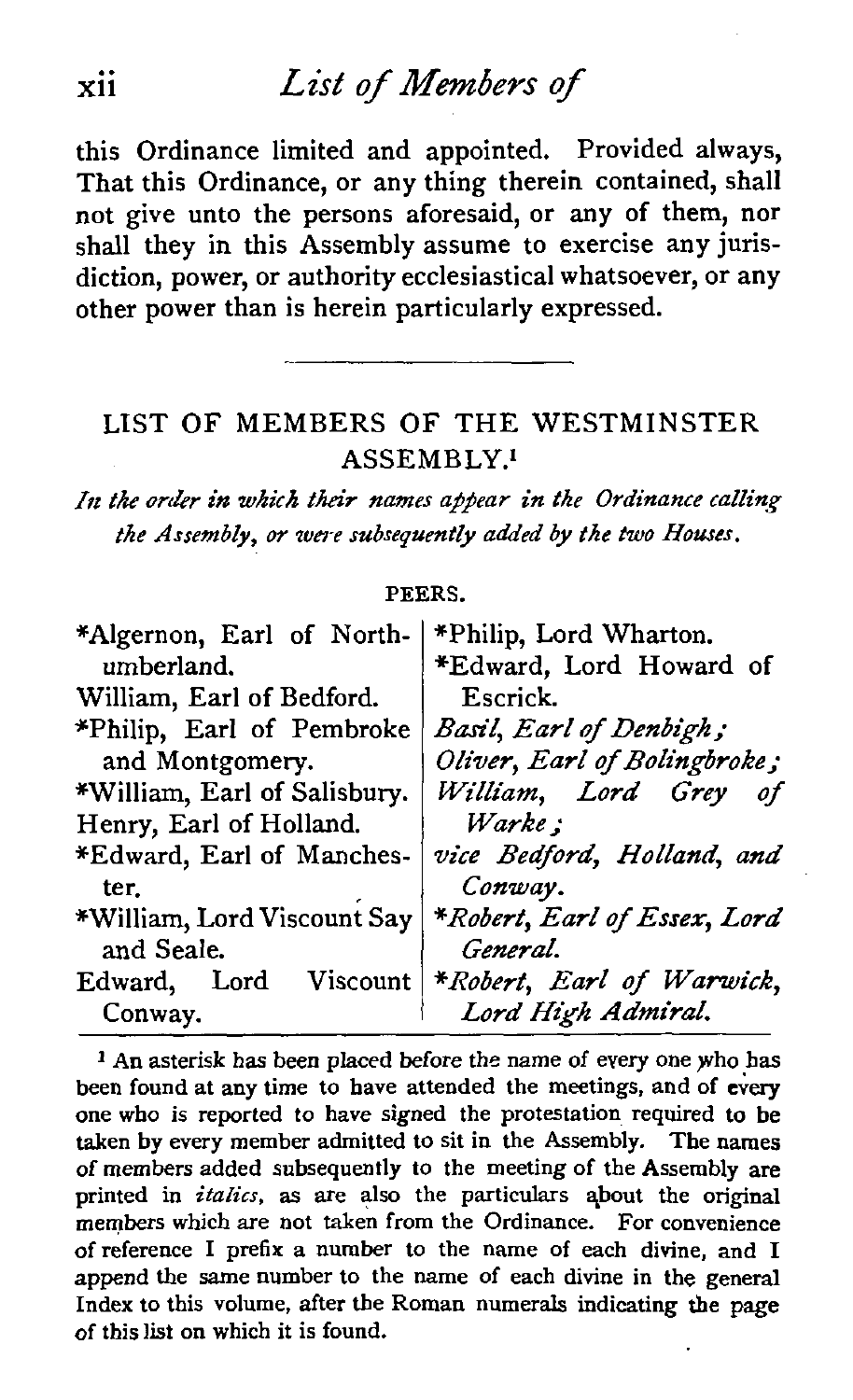### **MEMBERS OF HOUSE OF COMMONS.**

| *Sir Thomas Barrington,       |
|-------------------------------|
| Knt.                          |
| Walter Young, Esq.            |
| *Sir John Evelyn, Knt.        |
| *Sir Robert Harley, v. Pym,   |
| deceased.                     |
| *Sir William Massam, or       |
| Masson, v. Barrington,        |
| deceased.                     |
| * William Stroud, v. White,   |
| deceased.                     |
| *Sir Arthur<br>added along    |
| Haselrig,<br>with Earl of     |
| Robert Rey-<br>Essex.         |
| nolds, Esq.,                  |
| *Zouch Tate, Esq.             |
| *Sir Gilbert Gerard (?).      |
| <i>*Sir Robert Pye</i> (?).   |
| *Sir John Cooke.              |
| <i>Nathaniel Fiennes</i> (?). |
|                               |

#### **DIVINES.**

- **I.** *\*Herbert Palmer, B.D., of Ashwell, Herts, Assessor*   $a$ *fter* White, and Master of Queen's College, Cambridge.
- *2. \*01iver Bowles, B.D., of Sutton, Bedford.*
- **3.** *\*Henry Wilkinson, sen., B.D., of Waddesdon, Bucks,*  **andSt.** *Dunstun's in East.*
- *4. \*Thonlas Valentine, B.D., of Chalfont, St. Giles, Bucks, aft. of London.*
- **j.** *\*Willian~ Twisse, D.D., of Newbury, Berks, Prolocutor.*
- *6. \*William Raynor, B.D., of Egham, Surrey, aft. of* **St.**  *John Baptist, London.*
- **7.** *\*Hannibal Gammon, M.A., of Mawgan, Cornwall.*
- 8. *\*Jasper or Gaspar Hickes, M.A., of Lanrake, Cornwall.*
- *g. \*Joshua Hoyle, D.D., of Dublin, afterwardsof Stepney,*  then *mius Professor of Divinity at* **Oxford.**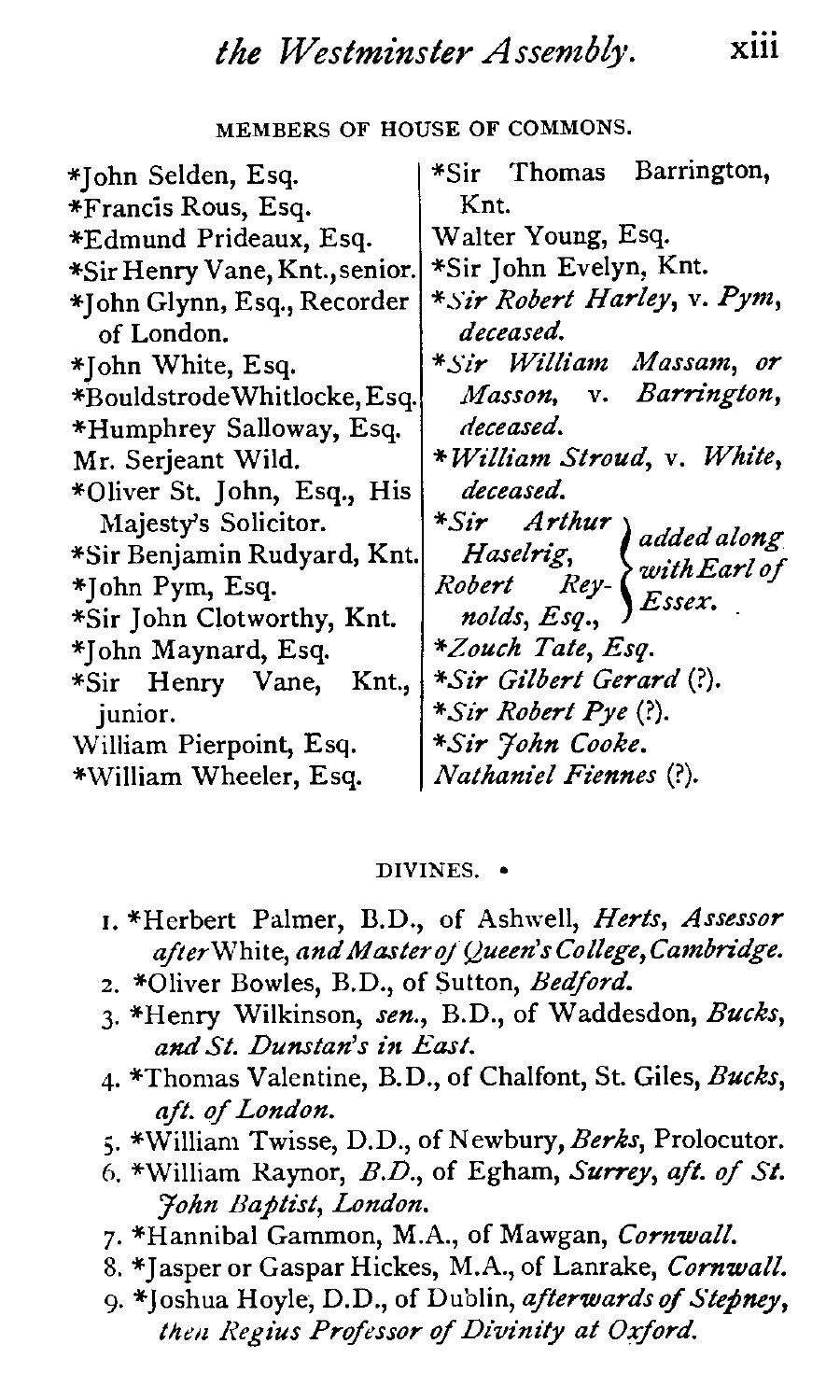- *10. \*William Bridge, M.A., of Yarmouth.*
- **I** *I. Thomas Wincop, D.D., of Ellesworth, Cambridge.*
- 12. \*Thomas Goodwin, B.D., of London, aft. of Magdalen *College, Oxford.*
- *13. \*John Ley, M.A., of Budworth, Cheshire.*
- *14. \*Thomas Case, M.A., of St.* Mary *Magdalene, Milk Street, London.*
- **15.** *John Pyne, of Bereferrers, Devon.*
- *16. Francis Whidden, M.A., of Moreton-Hampstead, Devon.*
- **17.** *Richard Love, D.D., of Ekington, and of Corpus Christ/ College, Cambridge.*
- **18.** *\*William Gouge, D.D., of Blackfriars, London, Assessor after Palmer.*
- *19. Ralph Brownerigg, D.D., Bishop of Exeter, sent excuse for non-attendance.*
- *20. Samuel Ward, D.D., Master of Sidney Sussex College, Cambridpe.*
- *21. \*John White, M.A., of Dorchester, Assessor.*
- 22. \*Edward Peale, of Compton, *Dorset*,
- *23. \*Stephen Marshall, B.D., of Finchingfield, Essex.*
- 24.\* Obadiah Sedgewick, B.D., of Coggeshall, or of Farn*ham, Essex.*
- *25. [John] Carter, M.A., of York, after of Camiemell, or ofSt. Peter's,* **Norwich.**
- *26. \*Peter Clerk, M.A., of Carnaby, afterwards of Kirkby, York.*
- **27.** *\*WiUiam Mew, B.D., of Easington, Gloucester.*
- *28. Richard Capell, M.A., Pitchcombe, Glouceste~.*
- **29.** *\*TheophiIus Bathurst, or Theodore Backkurst, of Overton Watervile, Wilts.*
- *30. \*Philip Nye, M.A., of Kimbolton, Hunts.*
- **31.** *\*Bracket (or Peter) Smith, D.D., of Barkway, Herts.*
- *32. \*Comelius Burges, D.D., of Watford, Herts, Assessor, aft. ofSt. Andrew's, Wells.*
- **33.** *\*John Green, of Pencombe, Hereford.*
- **34.** *\*Stanley Gower, of Brampton Bryan, Hereford,* and *St. Martin's, Lua'gate.*
- *3* **3.** *\*Francis Taylor, B.D., of Yalding, Kent.*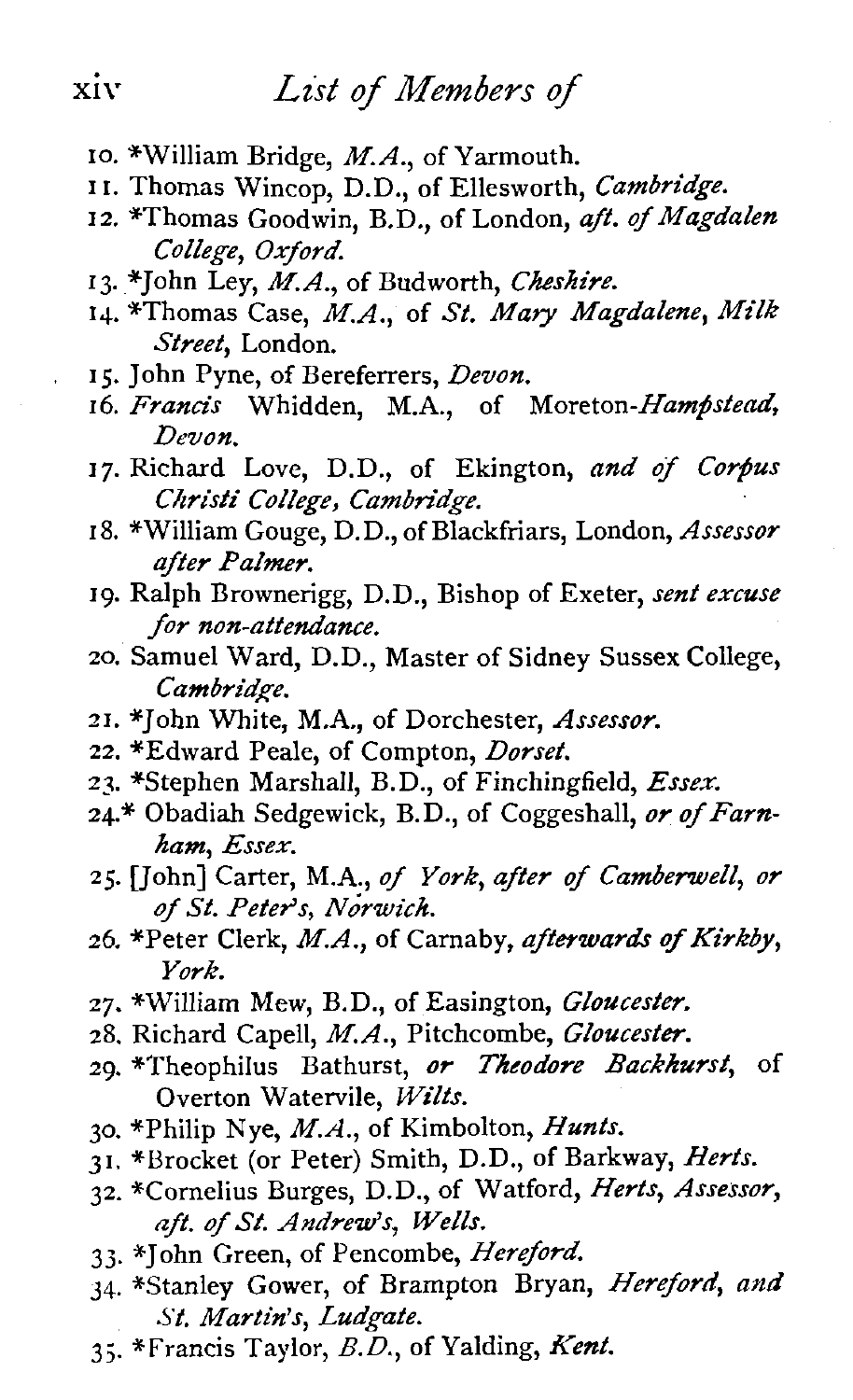- 36. *\*Thornas Wilson, M.A., of Otham, Kent.*
- 37. *\*Antony Tuckney, B.D., of Boston, and St. Michael Quern, aft. Master successively of Emmanuel and St. John's, Cambridge, and Professor of Divinity after A rro wsmith.*
- 38. *\*Thornas Coleman, M.A., of Blyton, Lincoln, aft. of St. Peter's, Cornhill.*
- 39. *\*Charles Herle, M.A., of Winwick, Lancashire, Prolocutor after Dr. Twisse.*
- 40. *\*Richard Herrick, orHeyrick, MA., Warden of Chn'st's College, Manchester, conformed at Restoration.*
- **41.** *Richard Cleyton, M.A., of Shawell, Leicester, aft. Easton Magna, Essex.*
- 42. \*George Gibbs, or Gippes, of Ayleston, Leicester.
- 43. *Calibute Downing, LL.D., of Hackney, Middlesex.*
- 44. *\*!eremy Burroughes, M.A., 'Morning* **Star,'** *of Stepney.*
- 45. *\*Edmund Calamy,* D.D., *of* 'St. *Mary's, Aldermanbury, London.*
- 46. *\*George Walker, B.D., of* **St.** *John's Evangelist, Watling Street, London.*
- 47. *\*Joseph Carrill, M.A., Preacher at Lincoln's Inn, aft.*  of St. Magnus, London.
- 48. *\*Lazarus Seaman, B.D., of All Hallows, Bread Street, London, afterwards of Peter House, Cambridge.*
- 49. *\*John Harris, D.D., Warden of Winchester College,*  ' *took Covenant and other oatks,' but retired.*
- 50. *George Morley, D.D., of Mildenhall, Wilts, aft. Bishop of Winchester.*
- 5 I. *\*Edward Reynolds, M.A., of Braunston, Northampton,*  aft. D.D., Dean of Christ Church, Oxf., and Bishop *of Norwich.*
- 52. *\*Thornas Hill, B.D., of Titchmarsh, Northamfton, aft. D.D. and Master of Trinity College, Cambn'dqe.*
- 53. *Robert Sanderson, D.D., of Boothby Pannell or Pagnell, Lincoln, afterwards Bishop of Lincoln,*
- 54- *^John Foxcroft, M.A., of Gotham, Notts.*
- 55. *\*John Jackson,* M.A., *of Marske, Yorkshire, also preacher at Gray's Inn.*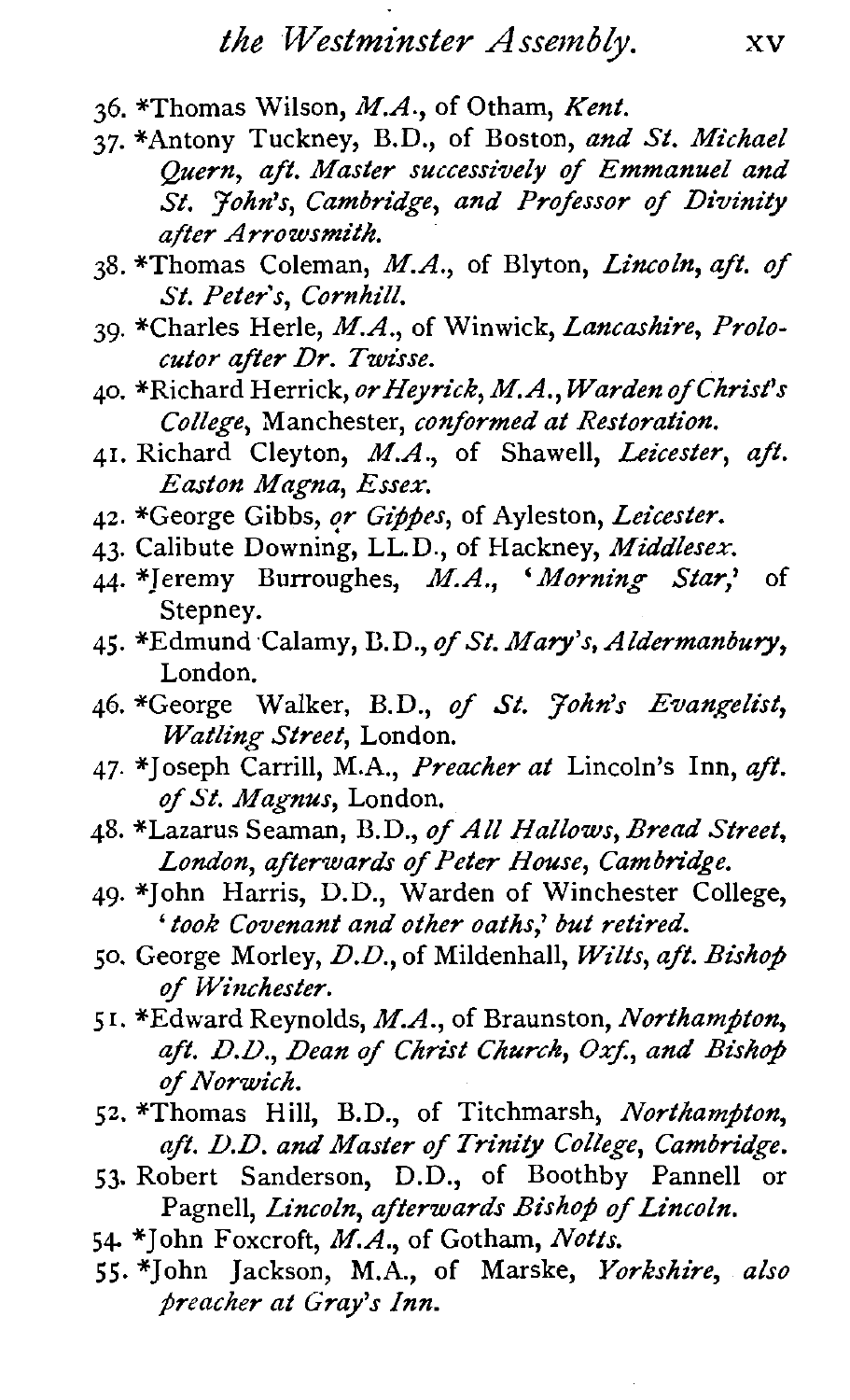# **xvi** *List* **of** *Members* of

- *56. \*William Carter, of London.*
- *57. \*Thornas Thoroughgood, of Massingham, Norfolk.*
- *58. \*John Arrowsmith, B.D., of King's Lynne, Norfolk, afferwards Master successively of St. JoMs and*  **Trinity,** *Cambridge, and Professor of Divinity.*
- *59. \*Robert Harris, B.D., of Hanwell, Oxford, aft. of Trinity College there.*
- *60. \*Robert Crosse, B.D., of Lincoln College, Oxford.*
- *61. James [Ussher], Archbishop of Armagh.*
- *62. \*Matthias Styles, D.D., of St. George's, Eastcheap, London.*
- *63. \*Samuel Gibson, of Burleigh, Rutland.*
- *64. \*Jeremiah Whitaker, M.A., of Stretton, Rutland, afterwards of Bermondsey.*
- *65. \*Edmund Stanton, D.D., of Kingston-on-Thames, aft. President* of *Corjus Christi College, Oxford.*
- *66. \*Daniel Featley, D.D., of Lambeth,* ' *Third and last Provost of Chelsea College.'*
- *67. Francis Coke, or Cooke, of Yoxhall, Staffordshire.*
- *68. \*John Lightfoot, M.A., of Ashley, Staffordshire, after D.D. and Master of Catherine Hall, Cambridge.*
- *6g. \*Edward Corbet, M.A., of Merton College, Oxford, and Rector* **of** *Chartham, Kent, succeeded Dr. Hammond as University Orator and Canon of Christ's Church, Oxon.*
- *70. Samuel Hildersham,* **B.D.,** *of West Felton, Shropshire.*
- 71. \*John Langley, M.A., of West Tuderley, or Tytherley,  $H$ ampshire.
- *72. \*Christopher Tisdale, or Tesdale, M.A., of Uphurstborne, or Hurstbome-Tarrant, Hampshire.*
- *73. \*Thornas Young, M.A., St. And., of Stowmarket, Sujfolk, aft. DD., and Master of Jesus College, Cambria'ge.*
- **74.** *\*John Phillips, of Wrentham, Suffolk, brother-in-law of Dr. Ames.*
- *75. SHumphrey Chambers, B.D., of Claverton, Somerset, aft. of Pewsey, Wilts.*
- *76. \*John Conant, B.D., of Lymington, Somerset, aft. of*   $St.$  Stephen's, Walbrook.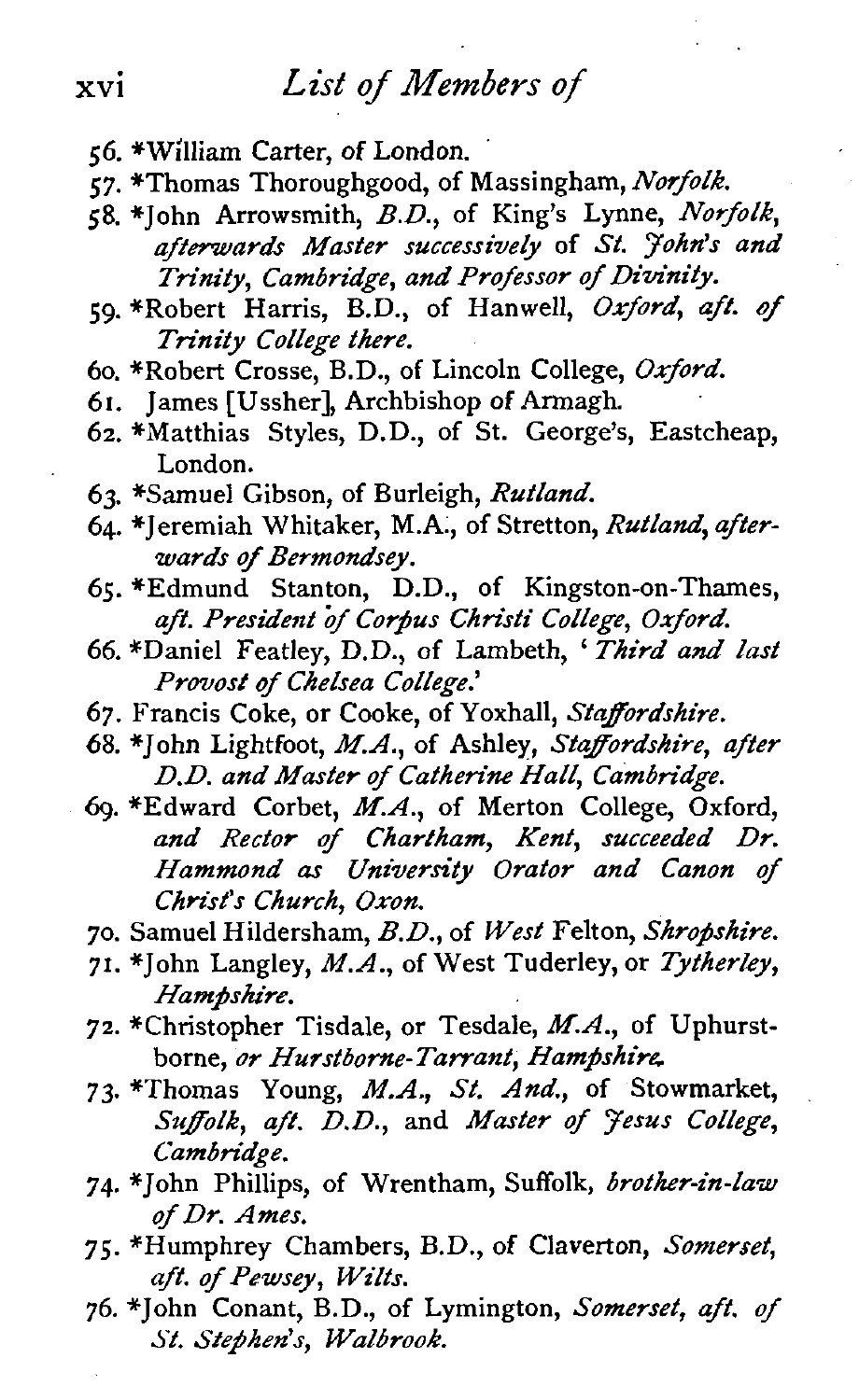- **77.** *\*Henry Hall, B.D., of Norwich.*
- **78.** *Henry Hutton, M.A., of Caldbeck, Cumberland, and Prebendary of Carlisle.*
- **79.** *\*Henry Scudder, of Collingborne, Wilts.*
- *80. \*Thomas Baylie, B.D., of Manningford-Bruce, Wilts.*
- 81. \*Benjamin Pickering, of East Hoateley, or of Buck*stead, Sussex.*
- **82.** *Henry Nye, of Clapham.*
- **83.** *\*Arthur Sallaway, or Salway, M.A., of Seavern Stoke, Worcester.*
- **84.** *\*Sydrach Simpson, of London, afterwards succeeded Vines in Pembroke Hall, Cambridge.*
- *8s. \*Antony Burgesse, or Burges, M.A., of Sutton Coldfield, War., and* **St** *Lawrence, Jewry, London.*
- **86.** *\*Richard Vines, M.A., of Calcot, or Weddington War., Master of Pembroke Hall, Cambridge, aft. a minister in London.*
- **87.** *\*William Greenhill, M.A., 'Evening Star,' of Stepney.*
- **88.** *William Moreton, of Newcastle.*
- **89.** *Richard Buckley,* **or** *Bulkley, B.D.*
- **go.** *\*Thomas Temple, D.D., of Battersea, Surrey.*
- **91.** *\*Simeon Ashe, of St. Bride's, afterwards of St. MichaeFs, Basingshuw, appointed in room of Josiah Shute, who died before Assembly met.*
- **92.** *William Nicholson, M.A., Archdeacon of Brecknock.*
- **93.** *\*Thornas Gattaker, B.D., of Rotherhithe, Surrey,*  ' *vir stu@da lectionis magnique judicii!*
- 94. \*James Weldy, or Welby, of Selattyn, Shropshire.
- 95. Christopher Pashley, D.D., of Hawarden, Flintshire.
- **96.** *\*Henry Tozer, B.D., Fellow of Exeter College, Oxford.*
- *97. \*William Spurstow, D.D., of Hampden, Bucks, then of Cathanne Hall, Cambridge, afterwards of Hackney,*
- 8. *\*Francis Cheynell, or Channell, of Oxford, aft. Master of St. John's, D.D., and Margaret Professor of Divinity.*
- **99.** *Edward Ellis, B.D., of Guilsfield, Montgomery.*
- loo. *John Hacket, D.D., of St. Andrew's, Holborne, aft. Bishop of Lichfield.*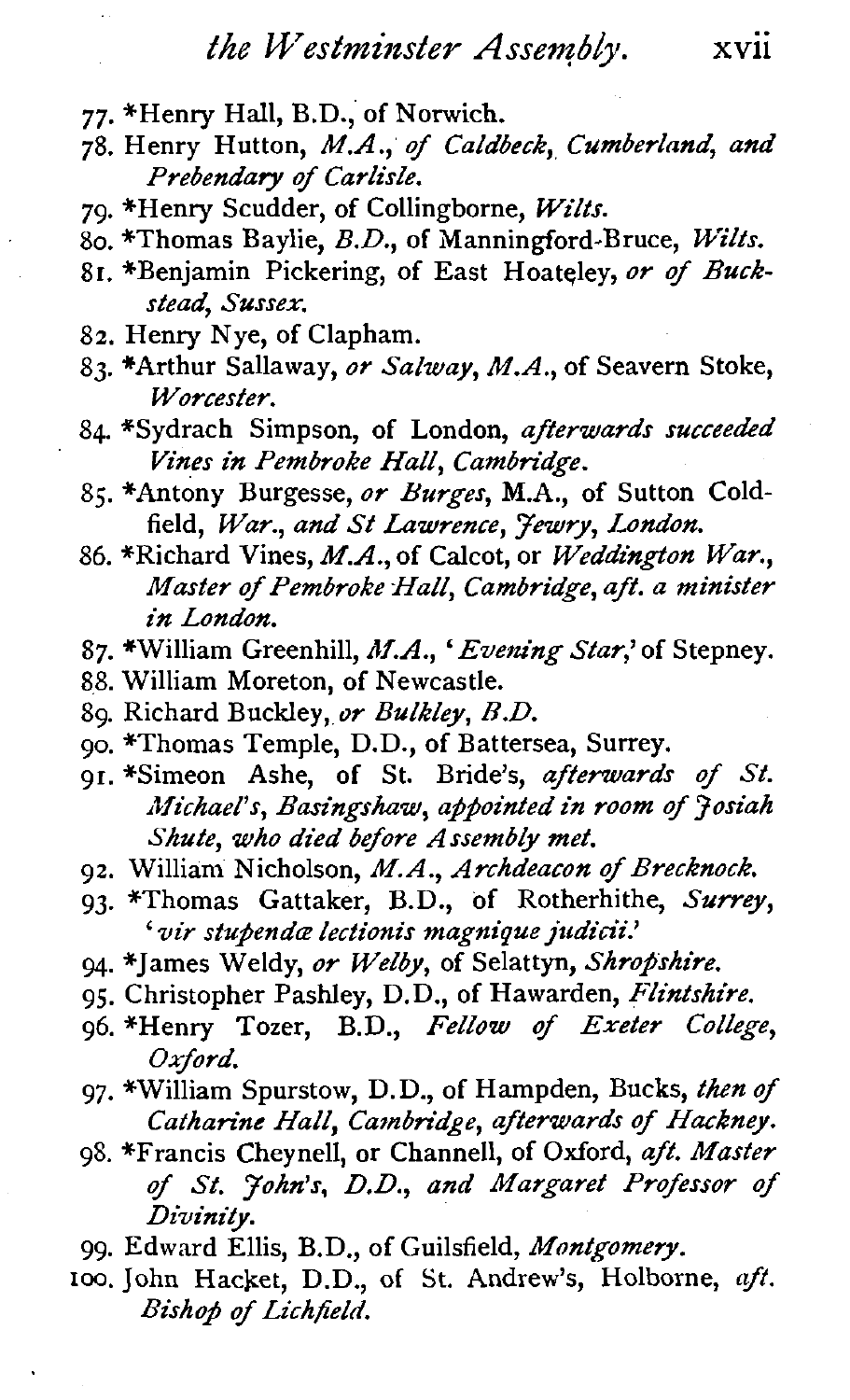### List of Members of

- 101. \*Samuel De la Place, *of French Ch.*,
- *I \*John De la March,* 1 *London.*
- *103. \*Matthew Newcomen, M.A., of Dedham, Essex.*
- *104. William Lyford, B.D., of Sherborne, Dorset.*
- *105. \*[Thornas] Carter, M.A., of Dynton, Bucks, aft. of St. Olave's, Hart Street.*
- *106. \*William Lance, of Harrow, Middlesex.*
- *107, \*Thornas Hodges, B.D., of Kensington, afterwards Dean of Hereford.*
- *108. \*Andreas Perne, M.A., of Wilby, Northampton.*
- *109. \*Thornas Westfield, D.D., of St. Bartholomew the*  Great, Bishop of Bristol, attended the first meeting.
- *110. Henry Hammond, D.D., of Penshurst, Kent, and Canon of Christ's Church.*
- *I I I. \*Nicholas Prophet, or Projfet, of Marlborough, Wilts, aft. of Edmonton.*
- *I 12. \*Peter Sterry, B.D., of London.*
- *113. John Erie, D.D., of Bishopton, Wilts, afterwards Bishop of Worcester, then of Salisbury.*
- *I 14. \*John Gibbon, or Guibon, M.A., of Waltham.*
- *I 15. \*Henry Painter, B.D., of Exeter.*
- *I 16. \*Thornas Micklethwaite, M.A., of Cherry. Burton, Yorkshire.*
- *117.\*John Wincop, D.D., of St. Martin's in the Fields, and Clothall, Herts.*
- *118. \*William Price, B.D., St. Paul's, Covent Garden, and of Waltham Abbey.*
- *119. Henry Wilkinson, jun., B.D., Epping, Essex, afterwards D.D., and of Magdalen Hall, Oxford.*
- *120. Richard Holdsworth, or Oldsworth, D.D., Master of Emmanuel College, Cambridge.*
- *121. William Dunning, M.A., of Cold Aston, Glouc., or Godalston, Notts.*
- *I 22. \*Francis Woodcock, B.A., of St. Lawrence, Jewry,* v. *Moreton, of Newcastle, deceased.*
- *123. \*John Maynard,* M.4 *of Mayfield, Surrey,* v. *H. Nye, deceased.*
- *124. Thomas Clendon, of All Hallows, Barking,* v. *Nicholson, who failed to attend.*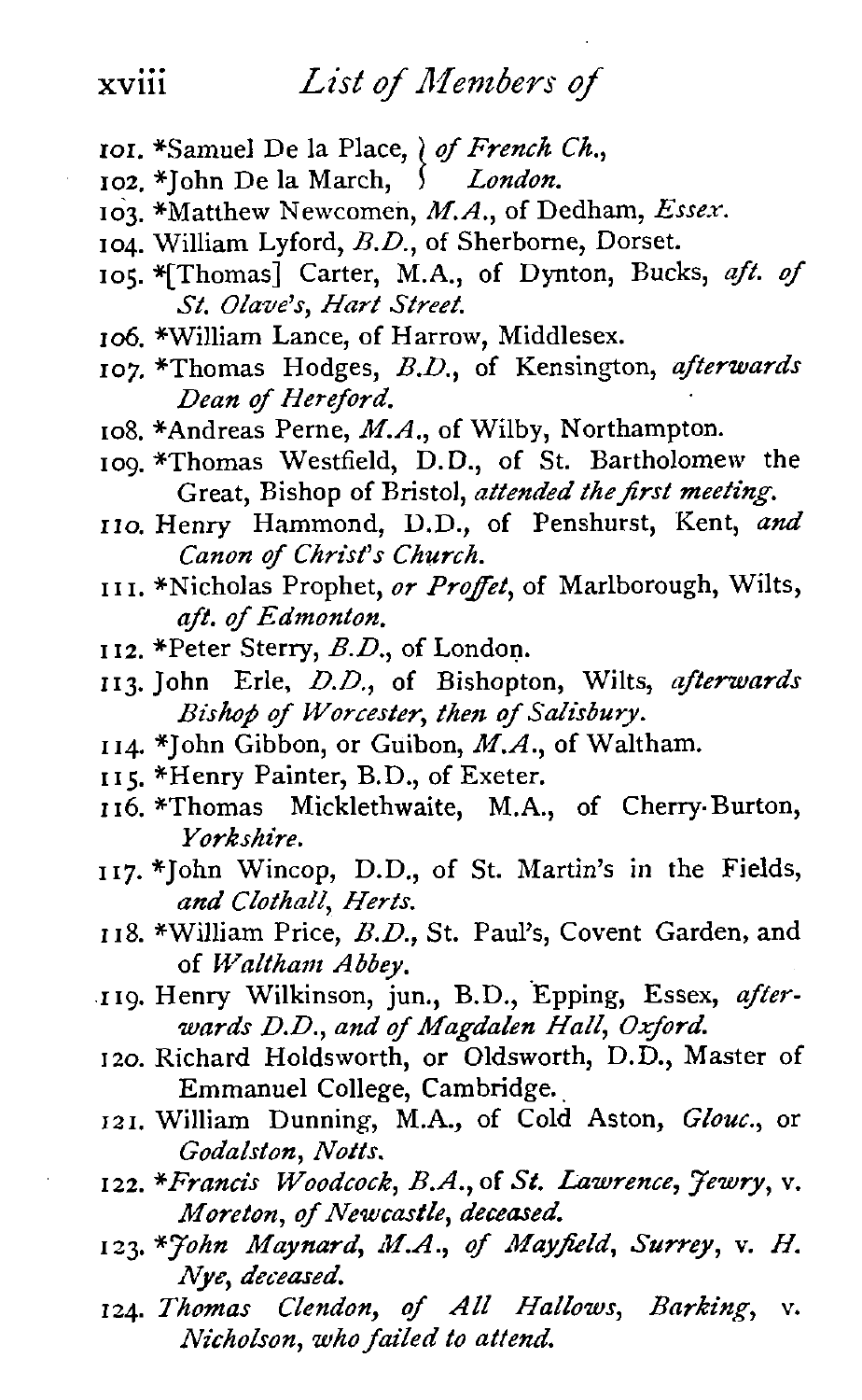- **125.** *\*Daniel Cawdrey, M.A., St. Martin's in Field, v. Dr. Harris, of Winchester, excused attena'ing.*
- **I 26.** *william Rathbone, or Rathband, of Highgate, v. Morley, who failed to attend.*
- 127. <sup>\*</sup>John Strickland, of New Sarum, v. Dr. Ward, *deceased,* **14** *Sept.* **1643.**
- **128.** *\*William Good, B.D., of Denton, Norfolk.*
- 129. *John Bond, D.C.L., Master of the Savoy, v. Archbishop Ussher, who, however, was restored in* **1647.**
- I **30.** *\*Humfhrey Hardwick, of Hadham Magna, Herts.*
- 131. <sup>\*</sup>*Hohn Ward, of Ipswich and of Brampton, v. Painter, deceased.*
- 132. *\*Edward Corbet, of Norfolk, or North Reppis, Norfolk, v. H. Hall, of Norwich.*
- 133. \*Philip Delmé, or Delmy, of French Church, Canter*bury, v. Rathbone, deceased.*
- **I 34.** \* *Thomas Ford, M.A* ., *of St. Faith's, London, v. Bowles, deceased.*
- **135.\*** *Richard Byfield, of Long Ditton, Surrey, v. Dr.*   $Featley, *deceased*.$
- **136.** *\*John Dury, or Durie, v. Dr. Downing, deceased, probably because of his well-known ejforts to fiomote union among Protestants.*
- 137. *\*William Strong, preacher in Westminster Abbey, v. Peale, deceased.*
- 138. *\*Robert Johnston, of York, v. Carter, deceased.*
- **139.** *Samuel Boulton, of St. Saviour's, Southwark, after*wards D.D., and Master of Christ's College, Cam*bridge, v. Burroughes, deceased.*

### **SCRIBES OR CLERKS OF THE ASSEMBLY.**

*Henry Roborough, of St. Leonard's, Eastcheaf, London.*  Adoniram Byfield, M.A., afterwards of Fulham.

*Amanuensis or Assistant.* 

*John* Wallis, *M.A., Fellow of Queen's Coll., Cam., afterwards* **D.%** *.'?avilian Professor of Geometry, Oxford.*